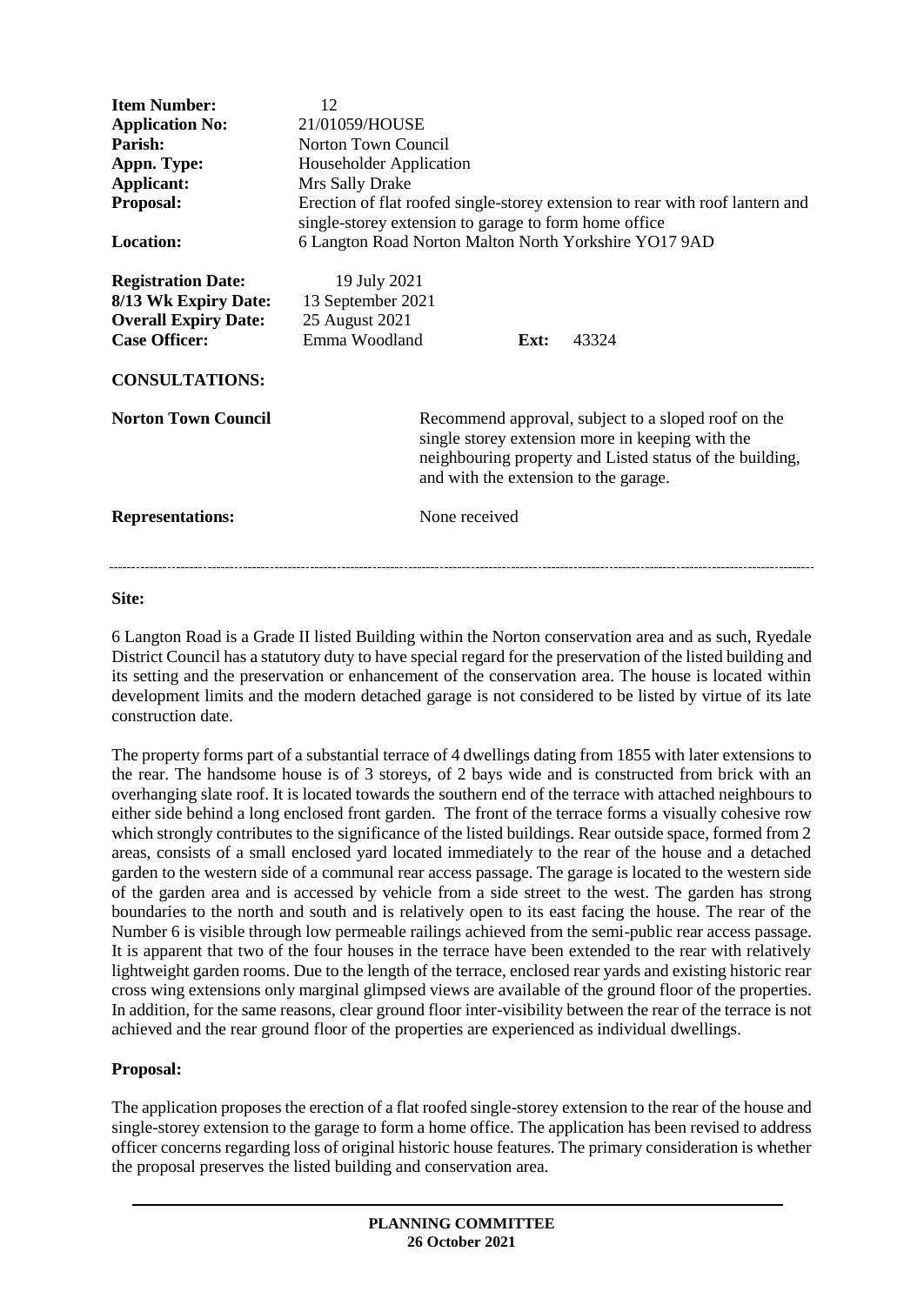# **Relevant Property History:**

11/00064/LBC-External alterations to include replacement of windows and blocking up of doorway to west elevation and replacement of window with door and window on north elevation

### **Policies:**

Local Plan Strategy - Policy SP12 Heritage Local Plan Strategy - Policy SP16 Design Local Plan Strategy - Policy SP20 Generic Development Management Issues National Planning Policy Framework

# **Appraisal:**

The garage is proposed to be extended to the east to form a home office. The design seeks consent for a cross wing gable extension with large areas of glazing facing east into the garden. The design is considered to be of a sympathetic scale and is proposed to be constructed from matching materials. Due to the minor nature of the proposed works and strong neighbouring boundaries and distance, it is considered that the works proposed to the garage are sympathetic to the host dwelling and will preserve the setting of the listed building and not have a material adverse impact on the amenity of the occupants of neighbouring properties.

The extension proposed to the listed building is of a lightweight flat roofed design with a glazed lantern. It will infill much of the rear yard and proposes the removal of much of the flank wall of the later extension and the removal of the original rear window and its lower brickwork. The flank wall of the house is later in date and has been heavily altered and it is considered that there will be no harm proposed to the listed building in the removal of a large area of the flank wall. The window of the original back wall is proposed for removal. It appears that the window is likely to be the original window featuring handmade glass. It is considered that there will be harm caused to the listed building by virtue of the removal of an original feature of the property in an external elevation. The window however is on the rear elevation in an enclosed yard and the degree of harm is considered to be on the mid range of less than substantial. According to the NPPF any harm to a listed building should be balanced by the public benefits of a proposal. In this instance, it is considered that the harm is outweighed by the beneficial re-roofing of the listed building which is proposed to be secured by condition prior to the erection of the extension.

First floor works have been revised to retain original historic features to include retaining landing panelling and an original cupboard. Other works are considered to be minor in nature and are commensurate with the enjoyment of the property as a private dwelling house and will preserve the listed building.

It is considered that the flat roofed design of the extension is of a sympathetic scale, design and materials and will relate well to the listed building. In addition, the flat roofed design will maintain the visible form of the existing window lintel.

## **Other Matters Raised Including Consultation Responses:**

Norton Town Council have no objections to the principle of the proposal however they are of the opinion that the roof of the rear extension should have a pitched form.

It is considered that the scale, design and materials of the proposal relate to the listed building and conservation area and that they will be preserved. Due to well defined and enclosed boundaries, it is considered that there will be no material adverse impact on the occupants of neighbouring properties. The proposal therefore complies with Policies SP12, 16 and 20 of the Ryedale Plan and the NPPF and Members are asked to approve the application.